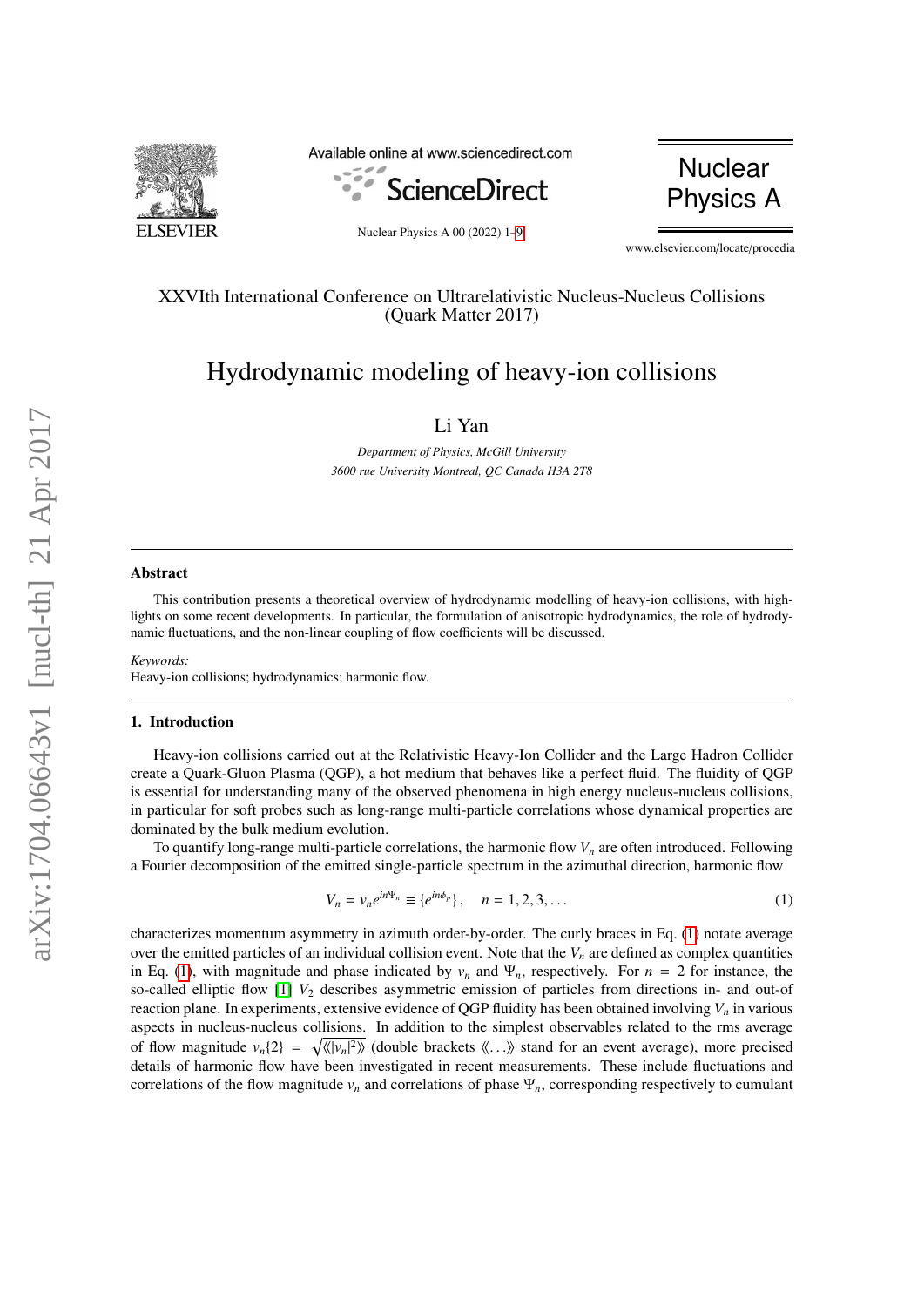

<span id="page-1-0"></span>Fig. 1. Results of rms flow magnitude for harmonics *n* = 2, 3 and 4 from two separate groups of hydro simulations with initial state generated by EKRT (left) and IP-Glasma (right), with respect to the most recent measurements of Pb+Pb collisions at  $\sqrt{s_{NN}} = 5.02$ <br>generated by EKRT (left) and IP-Glasma (right), with respect to the most recent measuremen TeV. Figures from Ref. [\[12\]](#page-7-2) and Ref. [\[13\]](#page-7-3).

of harmonic flow  $v_n$ {*m*} (*m* = 4, 6, etc.), event-by-event flow distributions  $P(v_n)$  [\[2\]](#page-7-4), symmetric cumulants  $sc(n, m)$  [\[3\]](#page-7-5) and event-plane correlators [\[4\]](#page-7-6). Remarkably, an appropriate modeling of the medium evolution with hydrodynamics successfully describes all of the observed flow signatures (see [\[5,](#page-7-7) [6\]](#page-7-8) for recent reviews). Fig. [1](#page-1-0) presents results of hydro simulations for the most recent measurements of the rms flow harmonics, Fig. 1 presents results of hydro simulations for the most recent measurements of the fins now narmones,<br>for the Pb+Pb collisions at  $\sqrt{s_{NN}}$  = 5.02 TeV, where agreement between hydro and experiments is clearly<br>seen. One m seen. One may refer to Refs. [\[7,](#page-7-9) [8,](#page-7-10) [9,](#page-7-11) [10,](#page-7-12) [11\]](#page-7-13) for hydro calculations of some other types of flow observables, regarding recent measurements of the nucleus-nucleus collisions.

#### 2. Ingredients of hydrodynamic modeling

Relativistic hydrodynamics plays a central role in the modeling of heavy-ion collisions, in which the evolution of QGP medium is described by solving an appropriate equation of motion. Hydrodynamics is an effective theory for the low-energy (long wavelength) degrees of freedom of an evolving thermal system, consisting of a set of conservation laws. The conservation of energy-momentum, for instance, leads to hydrodynamic equation of motion

<span id="page-1-2"></span>
$$
\partial_{\mu}T^{\mu\nu} = 0, \tag{2}
$$

where energy-momentum tensor  $T^{\mu\nu}$  is constructed in terms of hydrodynamic variables: Flow velocity  $u^{\mu}$ , energy density *e*, and pressure P,

<span id="page-1-1"></span>
$$
T^{\mu\nu} = e u^{\mu} u^{\nu} - (\mathcal{P} + \Pi) \Delta^{\mu\nu} + \pi^{\mu\nu}.
$$
\n(3)

 $\Delta^{\mu\nu} = g^{\mu\nu} - u^{\mu}u^{\nu}$  is a projection tensor, which helps to define the covariant form of spatial gradient,  $\nabla^{\mu} =$  $\Delta^{\mu\nu}\partial_{\nu}$ . The terms  $\pi^{\mu\nu}$  and  $\Pi$  in Eq. [\(3\)](#page-1-1) are shear and bulk viscous corrections to the stress tensor, respectively, containing a gradient expansion of hydrodynamic variables. To the first order in the exp containing a gradient expansion of hydrodynamic variables. To the first order in the expansion, the shear and bulk stress tensors are given by the Navier-Stokes hydrodynamics,

$$
\pi^{\mu\nu} = \eta \sigma^{\mu\nu} + O(\nabla^2), \qquad \Pi = -\zeta \nabla \cdot u + O(\nabla^2), \tag{4}
$$

with coefficients shear viscosity  $\eta$  and bulk viscosity  $\zeta$  determined by the underlying microscopic dynamics. For the case of QGP, it has been realized that hydrodynamic description of the medium demands a small shear viscosity over entropy ratio,  $\eta/s \sim O(1/4\pi)$  [\[14\]](#page-7-14), which is close to the theoretical expectation for a strongly coupled system [\[15\]](#page-7-15). To avoid acausal modes in practical simulations, second order viscous corrections are taken into account as well, which depend on second order transport coefficients,  $\tau_{\pi}$ ,  $\tau_{\Pi}$ , etc. Eq. [\(2\)](#page-1-2) is coupled and closed by an equation of state, for which results from lattice QCD are generally incorporated [\[16\]](#page-7-16).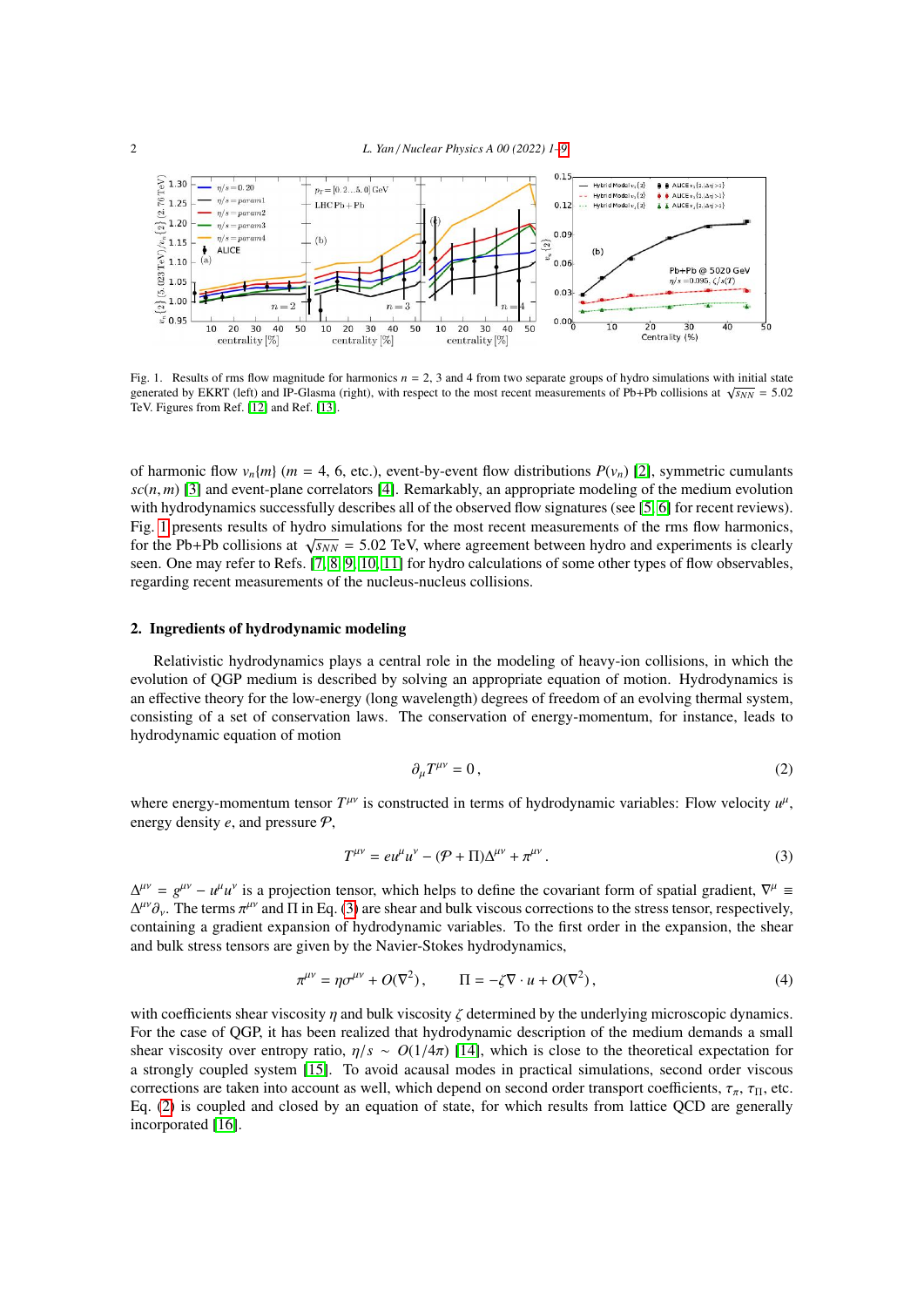

<span id="page-2-1"></span>Fig. 2. Pre-equilibrium evolution of a quark-gluon system in heavy-ion collisions characterized in terms of the pressure anisotropy  $P_L/P_T$ .

With respect to the system evolution in heavy-ion collisions, hydrodynamics cannot be applied to the very early stages after collisions, during which the system is far from local equilibrium, or very late stages when the system starts to decouple kinematically. Despite a large local pressure anisotropy at the initial stages of medium evolution (see Section [3.1](#page-2-0) for more details), in hydro modeling an abrupt switch-on of hydro is taken into account around time <sup>τ</sup><sup>0</sup> <sup>∼</sup> *<sup>O</sup>*(1) fm/c, given an appropriate initial distribution of energy (or entropy) density as input for the equation of motion, Eq. [\(2\)](#page-1-2). In hydro modeling, initial density profile can be realized by a variety of effectively models, such as MC-Glauber [\[17\]](#page-7-17), MC-KLN [\[18\]](#page-7-18), EKRT [\[10\]](#page-7-12) and IP-Glasma [\[19\]](#page-7-19). In these models, the energy (or entropy) deposition from collisions is realized through different prescriptions, but initial state fluctuations of nucleon-nucleon collisions are typically implemented on an event-by-event basis. For instance, the IP-Glasma model is inspired by the idea of gluon saturation [\[20\]](#page-7-20). Of particular importance are the so-called initial state anisotropies, which are defined through the energy density profile  $(n \geq 2)$  [\[21\]](#page-7-21),

<span id="page-2-2"></span>
$$
\mathcal{E}_n = \varepsilon_n e^{in\Phi_n} \equiv -\frac{\int dx dy \ e(x, y, \eta_s, \tau_0)(x + iy)^n}{\int dx dy \ e(x, y, \eta_s, \tau_0)|x + iy|^n} \,. \tag{5}
$$

 $\mathcal{E}_n$  quantify geometric deformations of the initial density profile, owing to the overlapped collision geometry and fluctuations. Upon medium collective expansion, E*<sup>n</sup>* provide the geometric origin of momentum anisotropies of the final state particle spectrum, namely, *Vn*. Regarding the calculations of flow harmonics, it is now widely acknowledged that a large source of uncertainty of hydro modeling comes from initial state. At late stages of the system evolution, hydrodynamics breaks down along with particle generation from the decoupled medium (Cooper-Frye freeze-out [\[22\]](#page-7-22)), which is further followed in the hydro modeling by hadron-cascade dominated evolution and resonance decay [\[23,](#page-7-23) [24\]](#page-7-24).

#### 3. Recent developments in hydrodynamic modeling

#### <span id="page-2-0"></span>*3.1. Anisotropic hydrodynamics*

Applicability of viscous hydrodynamics is constrained by the convergence of gradient expansion, which however is conceptually challenged by the issue of local pressure anisotropy. In the initial stages of heavyion collisions, evolution towards local thermal equilibrium of a quark-gluon system experiences strong longitudinal expansion along the beam axis, which is reflected by the ratio of longitudinal to transverse pressures,  $P_L/P_T$ . These pressures are defined in kinematics as (assuming z-axis as the beam axis)

$$
\mathcal{P}_L = \int \frac{d^3 p}{(2\pi)^3 p^0} p_z^2 f(t, \vec{x}, \vec{p}), \qquad \mathcal{P}_T = \int \frac{d^3 p}{2(2\pi)^3 p^0} (p_x^2 + p_y^2) f(t, \vec{x}, \vec{p}), \tag{6}
$$

so that for a locally thermalized system, when the phase-space distribution function gets isotropized,  $P_L/P_T =$ 1. Since deviation from the thermalized distribution function in hydrodynamics is reflected in dissipation,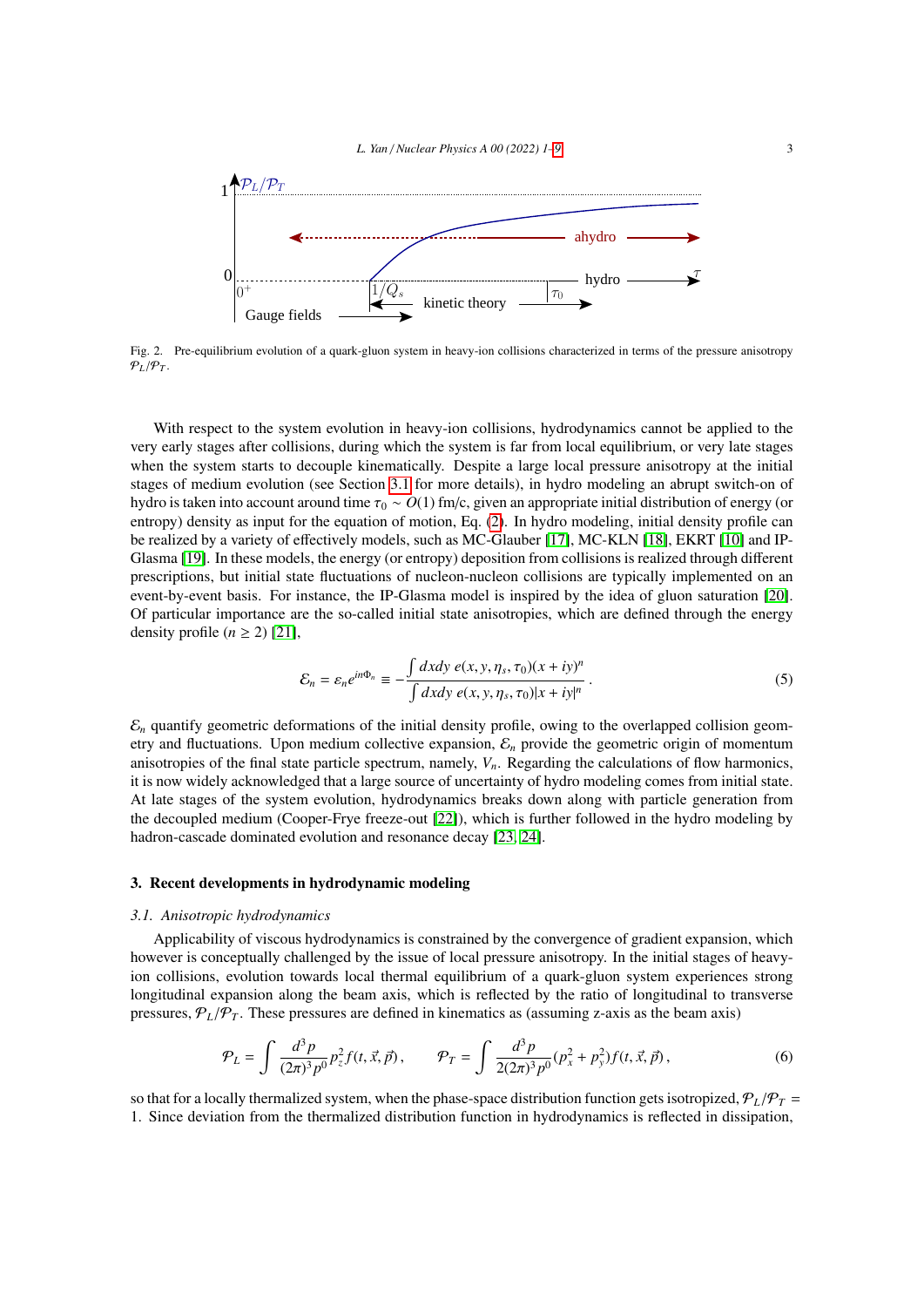

<span id="page-3-1"></span>Fig. 3. Convergence of ahydro and vahydro to the exact solution of Boltzmann equation with relaxation time approximation for a 0+1D expanding system. Figure from Ref. [\[36\]](#page-7-25).

pressure anisotropy is related to viscous corrections.<sup>[1](#page-3-0)</sup> It is only with small viscous corrections, namely when  $P_L/P_T$  is close to unity, can one expect a good convergence behavior of the gradient expansion. Illustrated in Fig. [2](#page-2-1) is a qualitative picture of the time evolution of pressure anisotropy in the initial stages of heavyion collisions, based on theoretical analyses of weakly coupled QCD systems (cf. Ref. [\[25\]](#page-7-26)). Pressure anisotropy is potentially large around  $\tau_0 \sim 1$  fm/c, although at which hydro starts to be applied in present modelings of heavy-ion collisions.

Distinguished from a canonical formulation of viscous hydrodynamics (such as Chapman-Enskog expansion), in which the gradient expansion is realized with respect to an isotropized distribution function, in the so-called anisotropic hydrodynamics (ahydro) [\[26,](#page-7-27) [27\]](#page-7-28), pressure anisotropy is absorbed into an anisotropic background. Such a modification greatly improves the applicability of hydrodynamics, especially accounting for a large pressure anisotropy. An example is shown in Fig. [3](#page-3-1) for the calculation of number density, for a special case of Bjorken flow (medium expansion dominated in the longitudinal direction) and relaxation time approximation. For a Bjorken flow and relaxation time approximation, the background distribution in ahydro can be formulated as

<span id="page-3-2"></span>
$$
f(t, \vec{x}, \vec{p}) = f_{\text{iso}} \left( \sqrt{\vec{p}^2 + \xi(\tau) p_z^2} / \Lambda(\tau) \right), \tag{7}
$$

with momentum anisotropy captured by a new variable  $\xi(\tau)$ . A gradient expansion around Eq. [\(7\)](#page-3-2) gives rise to the viscous anisotropic hydrodynamics (vahydro) in Fig. [3.](#page-3-1) Comparing to viscous hydrodynamics with 2nd or 3rd order viscous corrections, convergence of ahydro and vahydro to the exact solution is impressive. Especially, one sees that vahydro applies to cases when  $4\pi\eta/s$  approaches to order of  $10^3$ , which is far-<br>heyond local thermal equilibrium. One may refer to Ref. [28] for a detailed review of abydro. beyond local thermal equilibrium. One may refer to Ref. [\[28\]](#page-7-29) for a detailed review of ahydro.

Recent progress in ahydro formulation has been achieved in various aspects [\[29,](#page-7-30) [30,](#page-7-31) [31,](#page-7-32) [32,](#page-7-33) [33\]](#page-7-34). For instance, it is realized that one can close ahydro equations of motion by an extra equation matching the longitudinal pressure  $P_L$  [\[34,](#page-7-35) [35\]](#page-7-36).

#### *3.2. Hydrodynamic fluctuations*

In addition to the initial state fluctuations which have quantum origins, there are also thermal fluctuations during the whole evolution stages of the quark-gluon medium. In the absence of these thermal fluctuations in hydrodynamic simulations, hydro modeling is defective. Inclusion of thermal fluctuations in fluid dynamics, namely, hydrodynamic fluctuations, has become a novel focus in the heavy-ion community, considering

<span id="page-3-0"></span><sup>&</sup>lt;sup>1</sup> For the case of Bjorken flow, it is known explicitly that  $P_L - P_T = -2\eta/\tau + O(1/\tau^2)$ .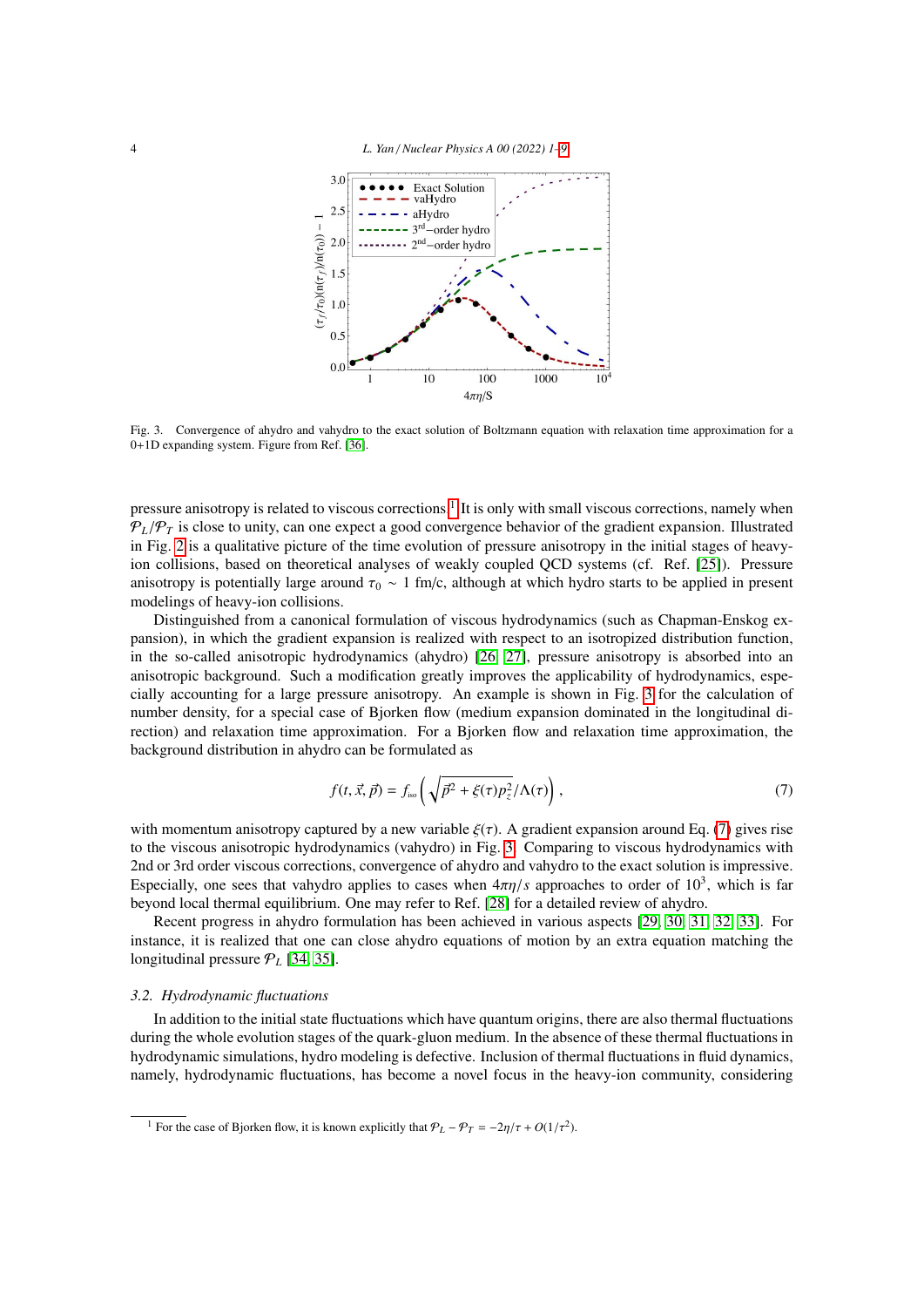

<span id="page-4-1"></span>Fig. 4. Additional increase of flow velocity correlations induced by hydrodynamic fluctuations in a 1+1D expanding conformal system, with respect to harmonic order  $n = 2$ , 3 and 4, for the ultra-central proton-proton, proton-lead and lead-lead systems. Figures from Ref. [\[39\]](#page-7-37).

especially its influence on the studies of small colliding systems and the QCD critical point searching in the beam energy scan program.

Hydrodynamic fluctuations can be formulated stochastically through the fluctuation-dissipation rela-tions [\[37\]](#page-7-38). With respect to the energy-momentum tensor  $T^{\mu\nu}$ , one is allowed to add a stochastic tensor  $S^{\mu\nu}$ ,

$$
T^{\mu\nu} = e u^{\mu} u^{\nu} - (\mathcal{P} + \Pi) \Delta^{\mu\nu} + \pi^{\mu\nu} + S^{\mu\nu}, \tag{8}
$$

whose two-point auto-correlation is related to the corresponding dissipations. For the Navier-Stokes hydrodynamics [\[38\]](#page-7-39),

<span id="page-4-0"></span>
$$
\langle S^{\mu\nu}(x)S^{\alpha\beta}(x')\rangle = 2T\left[\eta(\Delta^{\mu\alpha}\Delta^{\nu\beta} + \Delta^{\mu\beta}\Delta^{\nu\alpha}) + \left(\zeta - \frac{2}{3}\eta\right)\Delta^{\mu\nu}\Delta^{\alpha\beta}\right]\delta^{(4)}(x - x'),\tag{9}
$$

which clearly demonstrates that the strength of hydrodynamic fluctuations is determined by shear viscosity and bulk viscosity. Generally, for a system with larger dissipation, one would also expect a stronger effect of hydrodynamic fluctuations.

Despite the complexity of implementing hydrodynamic fluctuations in a realistic hydro modeling of heavy-ion collisions, there have been several attempts towards an estimate of the effect of hydrodynamic fluctuations in heavy-ion collisions. For a 0+1D expanding conformal system, inclusion of hydrodynamic fluctuations can be reformulated to form a set of effective kinetic equations, which couple to the back-ground Bjorken flow [\[40\]](#page-7-40). It is then noticed that a fractional order,  $O(\nabla^{3/2})$ , in the gradient expansion arises from hydrodynamic fluctuations, due to the non-linearities of the hydro equation of motion [\[41\]](#page-7-41). For a 1+1D expanding conformal system, solution of the noisy viscous hydrodynamics can be achieved semianalytically [\[39\]](#page-7-37), as a consequence of the analytically solvable background Gubser flow [\[42,](#page-7-42) [43\]](#page-7-43). In the context of heavy-ion collisions, it is first interesting to notice that the two-point auto-correlation of hydrodynamic fluctuations, Eq. [\(9\)](#page-4-0), boils down to a form which inversely depends on the event-averaged multiplicity. Such a statement supports application of hydro modeling to small colliding systems, provide that multiplicity productions in these collisions are sufficiently high. Taking into account simultaneously contributions from initial state fluctuations, one can further explore the effect of hydrodynamic fluctuations on the flow harmonics. In Fig. [4,](#page-4-1) the additional increase of flow velocity anisotropies due to hydrodynamic fluctuations is plotted for the ultra-central proton-proton, proton-lead and lead-lead systems. Although the overall increase is not significant (smaller in lead-lead, larger in proton-proton), a clear trend of enhancement from the second order harmonics to the fourth order harmonics exhibits.

The statement that hydrodynamic fluctuations are more significant for higher order harmonics gets also examined in realistic numerical simulations [\[44\]](#page-7-44). Fig. [5](#page-5-0) presents the results of factorization ratio of flow harmonics of order 2 and 3, as a function of pseudo-rapidity, from one of the numerical hydro simulations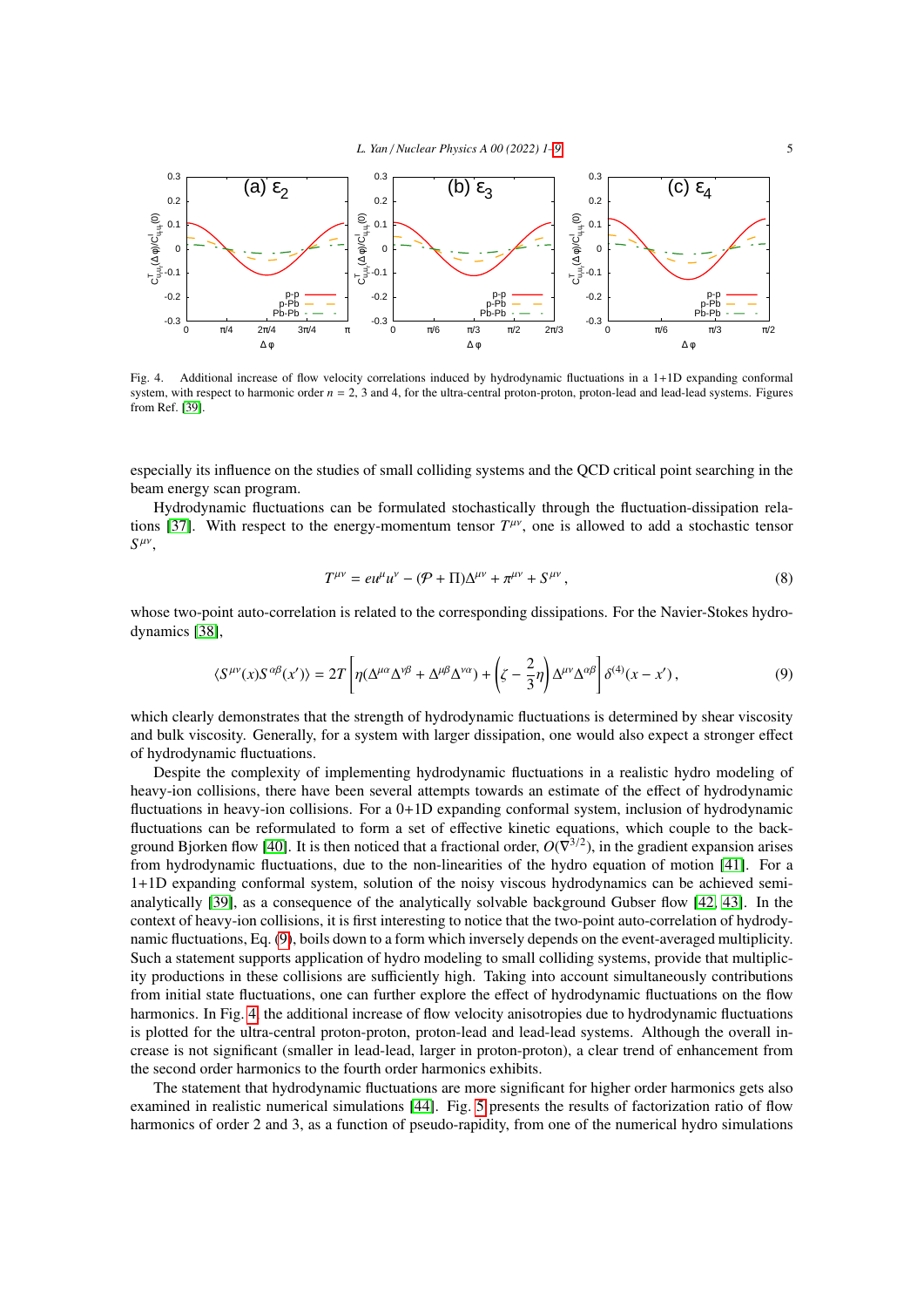

<span id="page-5-0"></span>Fig. 5. Factorization breaking of the second and the third order harmonics, calculated from event-by-event hydrodynamics with also hydrodynamic fluctuations. Figures from Ref. [\[44\]](#page-7-44).

containing hydrodynamic fluctuations. Breaking of the factorization reflects event-by-event fluctuations in the hydro modeling. In addition to the breaking owing to initial state fluctuations, extra contributions are induced from hydrodynamic fluctuations, which are stronger in  $v_3$  than  $v_2$ .

#### *3.3. Nonlinear mode couplings in harmonic flow*

Hydro modeling of the medium evolution in heavy-ion collisions is remarkably successful in calculating harmonic flow. A flow paradigm is established accordingly based on event-by-event simulations for nucleusnucleus collisions, from which relations among the harmonic flow  $V_n$ , initial state geometric anisotropies  $\mathcal{E}_n$ , and the dynamical properties of the fluid medium, is proposed. Driven by the recent progress towards a precision measurement of flow harmonics, this flow paradigm needs to be examined at a more detailed level in the application of hydrodynamics. In particular, by doing so, one would expect to reduce uncertainties on the extracted transport coefficients of QGP.

Initial anisotropies in Eq. [\(5\)](#page-2-2) are small quantities bounded by one, by definition. A linear eccentricity scaling relation can thereby be introduced between  $V_n$  and  $\mathcal{E}_n$ , by cutting the expansion over  $\mathcal{E}_n$  at the linear order. Indeed, hydrodynamic simulations have verified that, to a good approximation, in nucleus-nucleus collisions [\[45,](#page-7-45) [46\]](#page-7-46),

$$
V_n = \kappa_n(\eta, \zeta) \mathcal{E}_n, \quad n = 2, 3,
$$
\n<sup>(10)</sup>

when collision centrality percentile is not very large. Note that the information of the initial state geometry is contained separately in  $\mathcal{E}_n$ , the coefficient  $\kappa_n$  which we refer to as the linear response coefficient depends only on medium dynamical properties. Given this linear relation, one is allowed to relate, for instance, the event-by-event fluctuations of flow  $P(v_n)$ , directly to that of initial anisotropies  $P(\varepsilon_n)$  [\[47,](#page-7-47) [48,](#page-7-48) [49\]](#page-8-0).

There are two cases, however, in which one has to consider beyond the linear eccentricity scaling relation in hydro modelings. The first involves lower order flow harmonics (*n* = 2, 3) in nucleus-nucleus collisions of large centralities. In these collision events, geometry of the overlapped region is so deformed that  $\varepsilon_2$  cannot be treated as small. Constrained by rotational symmetry and analyticity of the relation, the correction to the linear eccentricity scaling relation of  $V<sub>n</sub>$  is of cubic order,

<span id="page-5-1"></span>
$$
V_n = \kappa_n \mathcal{E}_n + \kappa_n' |\mathcal{E}_2|^2 \mathcal{E}_n, \qquad n = 2, 3,
$$
\n<sup>(11)</sup>

where  $\kappa'_n$  is the cubic order response coefficient. Event-by-event hydro simulations have been carried out which found supports to the relation in Eq. (11) [50]. The role of cubic response is not obvious in the which found supports to the relation in Eq. [\(11\)](#page-5-1) [\[50\]](#page-8-1). The role of cubic response is not obvious in the rms magnitudes of elliptic flow  $V_2$ . However, in the more differential analysis of the event-by-event  $v_2$ distributions, it is noticed that cubic response is crucial in explaining the observed cumulant ratios. In Fig. [6,](#page-6-0) the ratio between the fourth order moment and square of the rms value of  $v_2$  is plotted as a function of centrality percentile, for the Pb+Pb collisions at the LHC energy. Linear eccentricity scaling implies that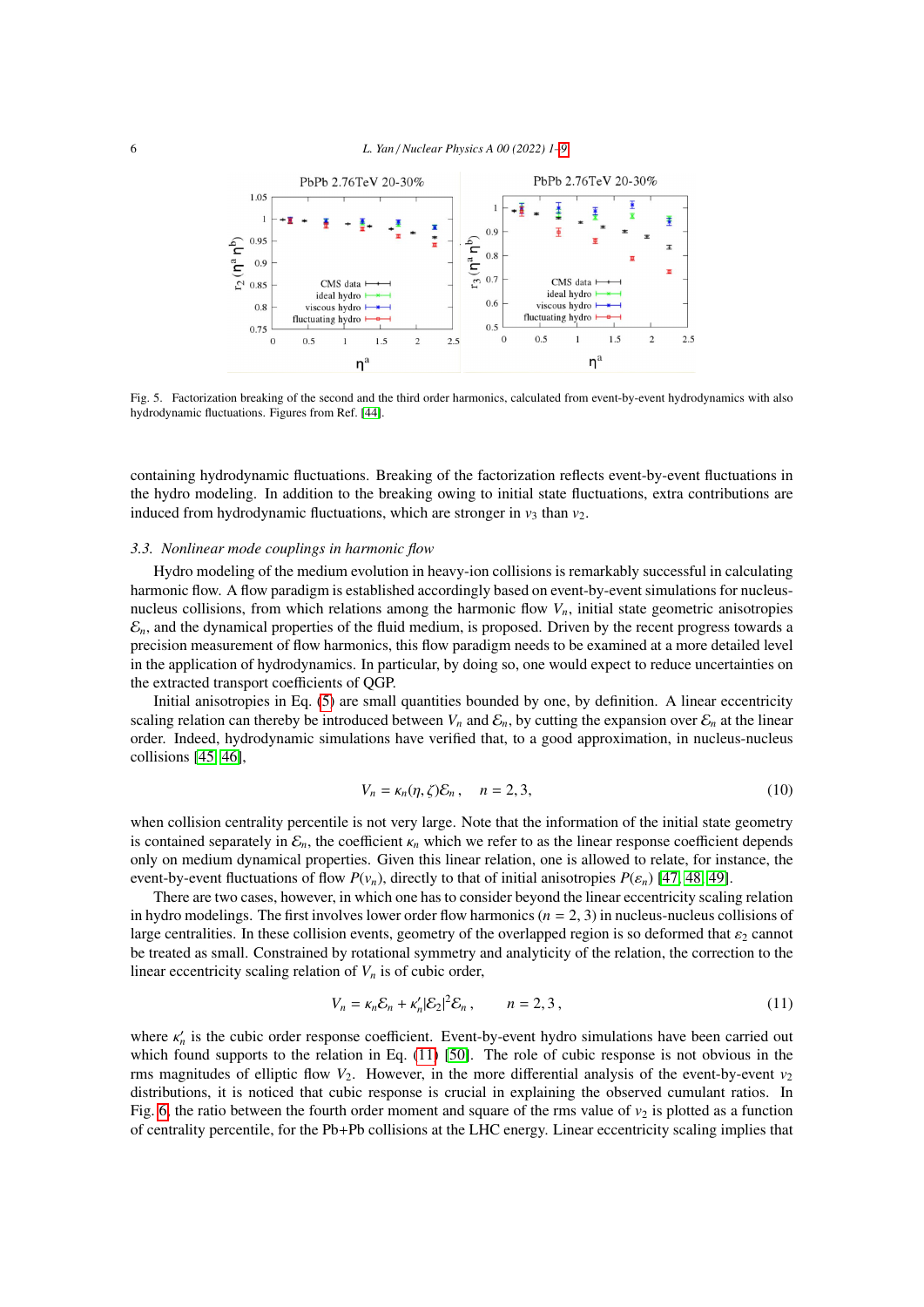

<span id="page-6-0"></span>Fig. 6. Ratio of fourth order moment to the square of the rms value of  $v_2$  magnitude. Experimental results are compared with event-by-event hydrodynamic simulations, and initial models where cubic response is absent. Figure from Ref. [\[50\]](#page-8-1).

the ratio is identical in  $v_2$  and  $\varepsilon_2$ . Comparing to the results calculated from the initial state modelings, the apparent difference observed when centrality becomes larger than 30% indicates the significance of cubic response.

In the other case concerning higher order flow harmonics ( $n \geq 4$ ), non-linearities are more essential. It is the consequence that the linear part of higher order flow get strongly suppressed by viscous corrections [\[21\]](#page-7-21). Following the similar strategy mentioned before, one writes flow harmonics in an expansion of the couplings of  $\mathcal{E}_2$  and  $\mathcal{E}_3$ , with respect to rotational symmetry in the azimuthal direction. Further re-expressing  $\mathcal{E}_2$  by  $V_2$ , and  $\mathcal{E}_3$  by  $V_3$ , one has for  $V_4$  and  $V_5$  a separation between the linear part and the nonlinear couplings [\[51\]](#page-8-2),

<span id="page-6-1"></span>
$$
V_4 = V_4^L + \chi_{422} V_2^2, \qquad V_5 = V_5^L + \chi_{523} V_2 V_3, \qquad (12)
$$

where we have defined nonlinear flow response coefficients  $\chi_{422}$  and  $\chi_{523}$ . Similar relations can be obtained for *V*<sup>6</sup> and *V*7, where multiple nonlinear coupling terms and nonlinear flow response coefficients present. One notices that  $\chi_{422}$  and  $\chi_{523}$  are measurables in experiments which rely only on medium properties,

$$
\chi_{422} = \frac{\langle V_4 (V_2^*)^2 \rangle}{\langle |V_2|^4 \rangle}, \qquad \chi_{523} = \frac{\langle V_5 (V_2^* V_3^*) \rangle}{\langle |V_2 V_3|^2 \rangle}, \tag{13}
$$

with the assumption that the linear part and the nonlinear part of  $V_4$  and  $V_5$  are uncorrelated [\[51,](#page-8-2) [52\]](#page-8-3). These new observables have been measured in experiments at the LHC energy [\[53,](#page-8-4) [54\]](#page-8-5), in comparison with results from recent hydro simulations. Eq. [\(12\)](#page-6-1) can also be applied to more complicated flow signatures involving higher order flow. For instance, it is realized that the symmetric cumulant, *sc*(*n*, *<sup>m</sup>*) which measures mixings of flow magnitudes, can be factorized into event-by-event flow fluctuations and event-plane correlations [\[7\]](#page-7-9).

### 4. Summary

The success of hydrodynamic modeling of heavy-ion collisions is perhaps the most convincing evidence of the QGP fluidity in nucleus-nucleus collisions. In recent measurements at different colliding energies at RHIC and the LHC, soft probes of various types associated with the evolving medium were explored at an unprecedented level of resolution, which further pushes the limits of hydro modeling. Anisotropic hydrodynamics is developed, which abandons local pressure isotropization at the initial stages of the medium evolution. Effect of hydrodynamic fluctuations has been analyzed as well. At a qualitative level, a new term of the order of  $O(\nabla^{3/2})$  is discovered in the gradient expansion due to hydrodynamic fluctuations. Quantitative predictions are achieved regarding two-particle correlations in heavy-ion collisions, with more realistic simulations containing hydrodynamic fluctuations carried out. In addition to these theoretical developments,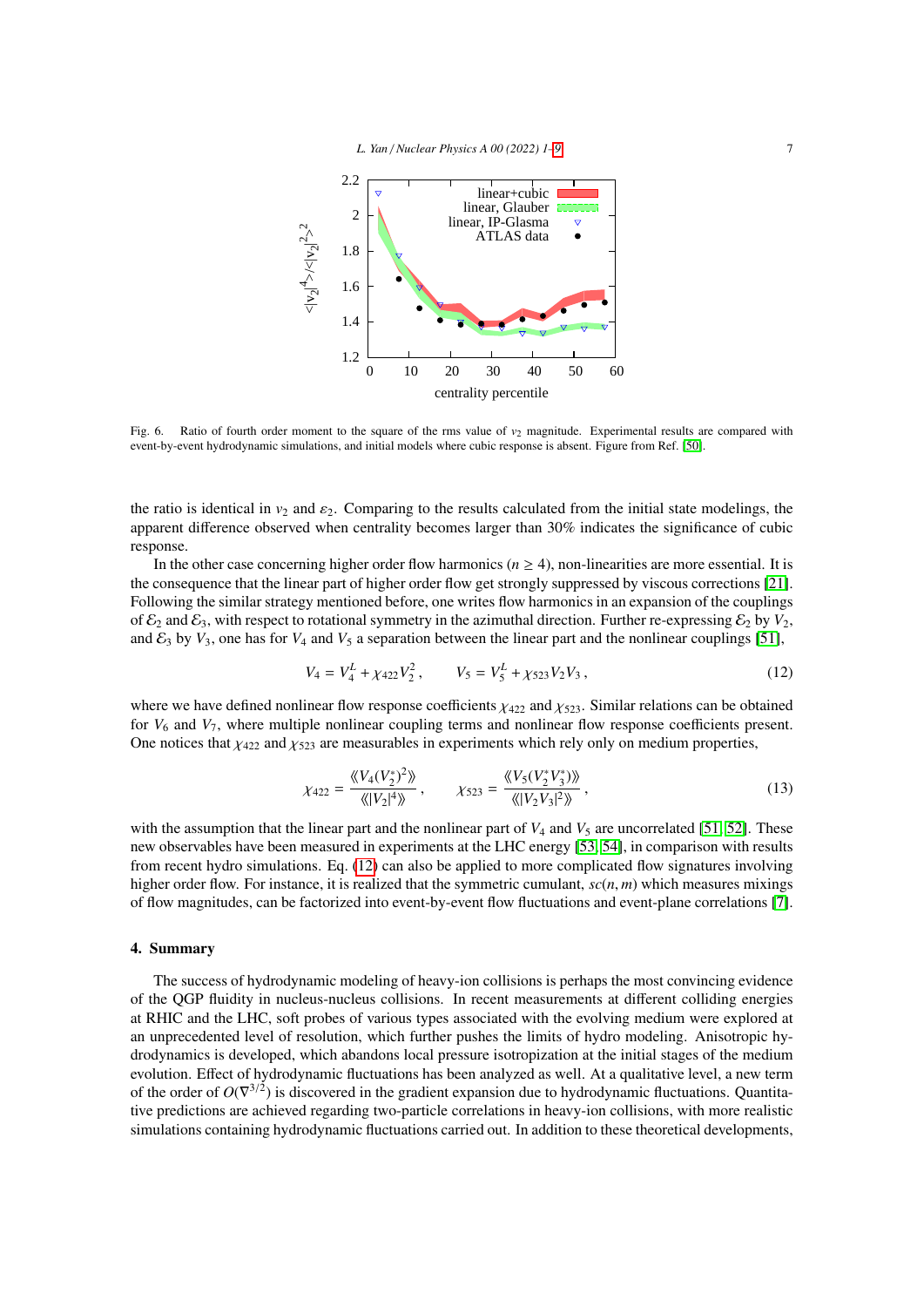a flow paradigm which systematically analyzes the nonlinear couplings of harmonic flow is established. The fluid dynamical modelling of nuclear collisions continues to garner empirical success. The developments discussed herein should take this framework to its next level of sophistication.

## Acknowledgements

LY thanks the organizers of Quark Matter 2017 for the invitation to present an overview on hydrodynamic modeling in heavy-ion collisions. LY also thanks C. Gale and S. Jeon for carefully reading the manuscript. This work is supported in part by the Natural Sciences and Engineering Research Council of Canada.

#### <span id="page-7-0"></span>References

- <span id="page-7-1"></span>[1] Ollitrault J Y 1992 *Phys. Rev.* D46 229–245
- <span id="page-7-4"></span>[2] Aad G *et al.* (ATLAS) 2013 *JHEP* 11 183 (*Preprint* <1305.2942>)
- <span id="page-7-5"></span>[3] Adam J *et al.* (ALICE) 2016 *Phys. Rev. Lett.* 117 182301 (*Preprint* <1604.07663>)
- <span id="page-7-6"></span>[4] Aad G *et al.* (ATLAS) 2014 *Phys. Rev.* C90 024905 (*Preprint* <1403.0489>)
- <span id="page-7-7"></span>[5] Heinz U and Snellings R 2013 *Ann. Rev. Nucl. Part. Sci.* 63 123–151 (*Preprint* <1301.2826>)
- <span id="page-7-8"></span>[6] Luzum M and Petersen H 2014 *J. Phys.* G41 063102 (*Preprint* <1312.5503>)
- <span id="page-7-9"></span>[7] Giacalone G, Yan L, Noronha-Hostler J and Ollitrault J Y 2016 *Phys. Rev.* C94 014906 (*Preprint* <1605.08303>)
- <span id="page-7-10"></span>[8] Zhu X, Zhou Y, Xu H and Song H 2017 *Phys. Rev.* C95 044902 (*Preprint* <1608.05305>)
- <span id="page-7-11"></span>[9] Gardim F G, Grassi F, Luzum M and Noronha-Hostler J 2017 *Phys. Rev.* C95 034901 (*Preprint* <1608.02982>)
- <span id="page-7-12"></span>[10] Niemi H, Eskola K J and Paatelainen R 2016 *Phys. Rev.* C93 024907 (*Preprint* <1505.02677>)
- <span id="page-7-13"></span>[11] Noronha-Hostler J, Luzum M and Ollitrault J Y 2016 *Phys. Rev.* C93 034912 (*Preprint* <1511.06289>)
- <span id="page-7-2"></span>[12] Niemi H, Eskola K J, Paatelainen R and Tuominen K 2016 *Phys. Rev.* C93 014912 (*Preprint* <1511.04296>)
- <span id="page-7-3"></span>[13] McDonald S, Shen C, Fillion-Gourdeau F, Jeon S and Gale C 2016 (*Preprint* <1609.02958>)
- <span id="page-7-14"></span>[14] Luzum M and Romatschke P 2008 *Phys. Rev.* C78 034915 [Erratum: Phys. Rev.C79,039903(2009)] (*Preprint* <0804.4015>)
- <span id="page-7-15"></span>[15] Kovtun P, Son D T and Starinets A O 2005 *Phys. Rev. Lett.* 94 111601 (*Preprint* <hep-th/0405231>)
- <span id="page-7-16"></span>[16] Huovinen P and Petreczky P 2010 *Nucl. Phys.* A837 26–53 (*Preprint* <0912.2541>)
- <span id="page-7-17"></span>[17] Alver B, Baker M, Loizides C and Steinberg P 2008 (*Preprint* <0805.4411>)
- <span id="page-7-18"></span>[18] Drescher H J and Nara Y 2007 *Phys. Rev.* C75 034905 (*Preprint* <nucl-th/0611017>)
- <span id="page-7-19"></span>[19] Schenke B, Tribedy P and Venugopalan R 2012 *Phys. Rev.* C86 034908 (*Preprint* <1206.6805>)
- <span id="page-7-20"></span>[20] McLerran L D and Venugopalan R 1994 *Phys. Rev.* D49 3352–3355 (*Preprint* <hep-ph/9311205>)
- <span id="page-7-21"></span>[21] Teaney D and Yan L 2012 *Phys. Rev.* C86 044908 (*Preprint* <1206.1905>)
- <span id="page-7-22"></span>[22] Cooper F and Frye G 1974 *Phys. Rev.* D10 186
- <span id="page-7-23"></span>[23] Bass S A *et al.* 1998 *Prog. Part. Nucl. Phys.* 41 255–369 [Prog. Part. Nucl. Phys.41,225(1998)] (*Preprint* <nucl-th/9803035>)
- <span id="page-7-24"></span>[24] Bleicher M *et al.* 1999 *J. Phys.* G25 1859–1896 (*Preprint* <hep-ph/9909407>)
- <span id="page-7-26"></span>[25] Keegan L, Kurkela A, Romatschke P, van der Schee W and Zhu Y 2016 *JHEP* 04 031 (*Preprint* <1512.05347>)
- <span id="page-7-27"></span>[26] Martinez M and Strickland M 2010 *Nucl. Phys.* A848 183–197 (*Preprint* <1007.0889>)
- <span id="page-7-28"></span>[27] Florkowski W and Ryblewski R 2011 *Phys. Rev.* C83 034907 (*Preprint* <1007.0130>)
- <span id="page-7-29"></span>[28] Strickland M 2014 *Acta Phys. Polon.* B45 2355–2394 (*Preprint* <1410.5786>)
- <span id="page-7-30"></span>[29] Alqahtani M, Nopoush M, Ryblewski R and Strickland M 2017 (*Preprint* <1703.05808>)
- <span id="page-7-31"></span>[30] Nopoush M, Strickland M, Ryblewski R, Bazow D, Heinz U and Martinez M 2015 *Phys. Rev.* C92 044912
- <span id="page-7-32"></span>[31] Tinti L, Ryblewski R, Florkowski W and Strickland M 2016 *Nucl. Phys.* A946 29–48 (*Preprint* <1505.06456>)
- <span id="page-7-33"></span>[32] Nopoush M, Ryblewski R and Strickland M 2015 *Phys. Rev.* D91 045007 (*Preprint* <1410.6790>)
- <span id="page-7-34"></span>[33] Florkowski W, Maksymiuk E, Ryblewski R and Strickland M 2014 *Phys. Rev.* C89 054908 (*Preprint* <1402.7348>)
- <span id="page-7-35"></span>[34] Martinez M, McNelis M and Heinz U 2017 (*Preprint* <1703.10955>)
- <span id="page-7-36"></span>
- [35] Molnr E, Niemi H and Rischke D H 2016 *Phys. Rev.* D94 125003 (*Preprint* <1606.09019>)
- <span id="page-7-25"></span>[36] Bazow D, Heinz U W and Strickland M 2014 *Phys. Rev.* C90 054910 (*Preprint* <1311.6720>)
- <span id="page-7-38"></span>[37] Landau D and Lifshitz E 1987 *Statistical Physics Part 2* 2nd ed (*Course of Theoretical Physics* vol 6) (Pergamon Press)
- <span id="page-7-39"></span>[38] Kapusta J I, Muller B and Stephanov M 2012 *Phys. Rev.* C85 054906 (*Preprint* <1112.6405>)
- <span id="page-7-37"></span>[39] Yan L and Grnqvist H 2016 *JHEP* 03 121 (*Preprint* <1511.07198>)
- <span id="page-7-40"></span>[40] Akamatsu Y, Mazeliauskas A and Teaney D 2017 *Phys. Rev.* C95 014909 (*Preprint* <1606.07742>)
- <span id="page-7-41"></span>[41] Kovtun P, Moore G D and Romatschke P 2011 *Phys. Rev.* D84 025006 (*Preprint* <1104.1586>)
- <span id="page-7-42"></span>[42] Gubser S S 2010 *Phys.Rev.* D82 085027 (*Preprint* <1006.0006>)
- <span id="page-7-43"></span>[43] Gubser S S and Yarom A 2011 *Nucl.Phys.* B846 469–511 (*Preprint* <1012.1314>)
- <span id="page-7-44"></span>[44] Sakai A *These proceedings* Quark Matter 2017
- <span id="page-7-45"></span>[45] Niemi H, Denicol G S, Holopainen H and Huovinen P 2013 *Phys. Rev.* C87 054901 (*Preprint* <1212.1008>)
- <span id="page-7-46"></span>[46] Gardim F G, Grassi F, Luzum M and Ollitrault J Y 2012 *Phys. Rev.* C85 024908 (*Preprint* <1111.6538>)
- <span id="page-7-47"></span>[47] Giacalone G, Yan L, Noronha-Hostler J and Ollitrault J Y 2017 *Phys. Rev.* C95 014913 (*Preprint* <1608.01823>)
- <span id="page-7-48"></span>[48] Yan L, Ollitrault J Y and Poskanzer A M 2014 *Phys. Rev.* C90 024903 (*Preprint* <1405.6595>)